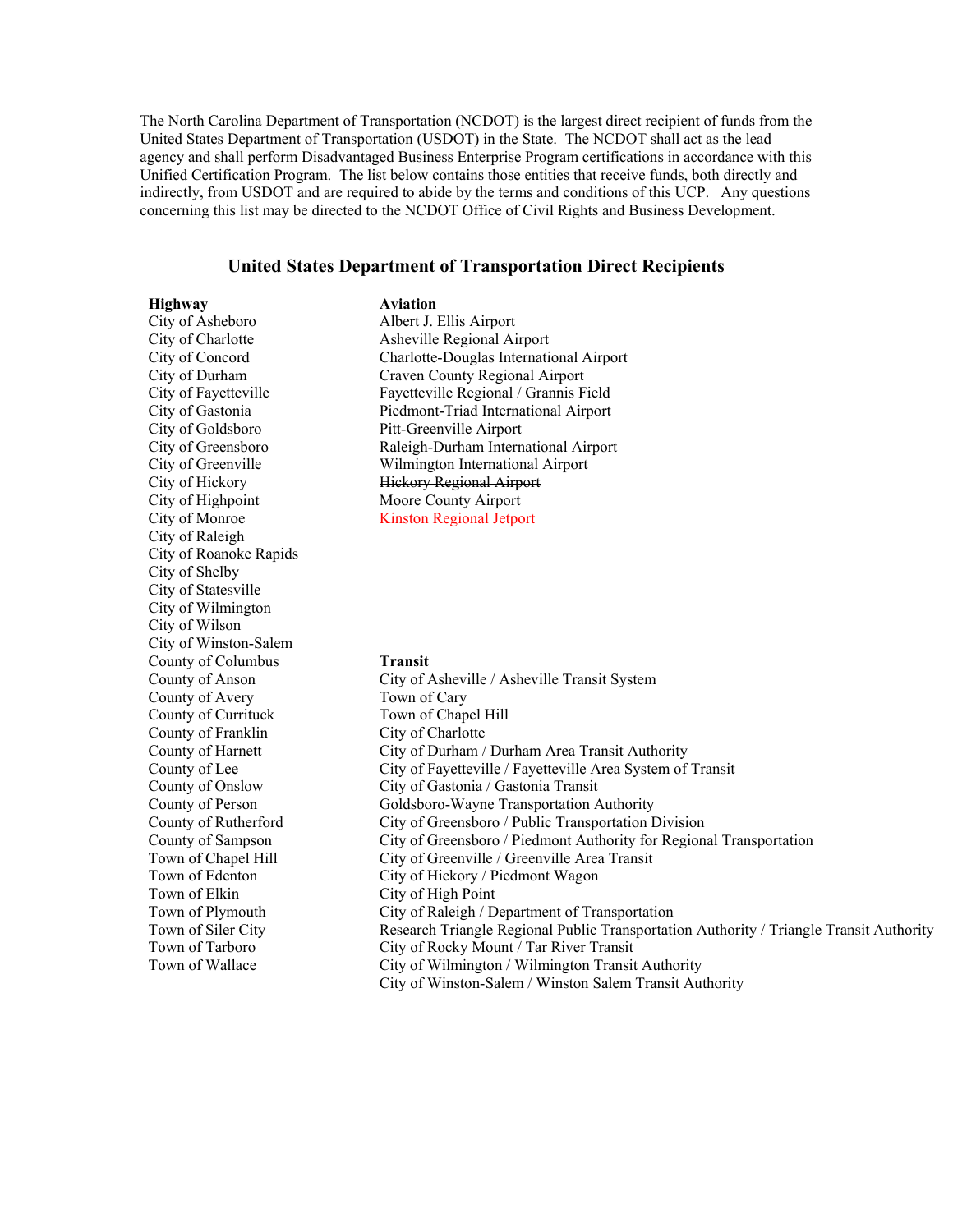# **Table of Contents**

| <b>Introduction</b>                                                                                          | 6  |
|--------------------------------------------------------------------------------------------------------------|----|
| Purpose<br><b>Operational Viability</b><br>Reciprocity<br>Applicability<br><b>DBE</b> Directory<br>Penalties |    |
| <b>Team and Process Development</b>                                                                          | 10 |
| <b>Procedures</b>                                                                                            |    |
| <b>Certification Process</b>                                                                                 | 12 |
| <b>Appeal Process</b>                                                                                        | 16 |
| Annual Affidavit                                                                                             | 18 |
| <b>Recertification Process</b>                                                                               | 20 |
| <b>Decertification Process</b>                                                                               | 22 |
| Third-party Challenges                                                                                       | 25 |
| Forms and Letters                                                                                            | 28 |
| <b>General Administration</b>                                                                                | 57 |
| Governance and Management                                                                                    |    |

Implementation Schedule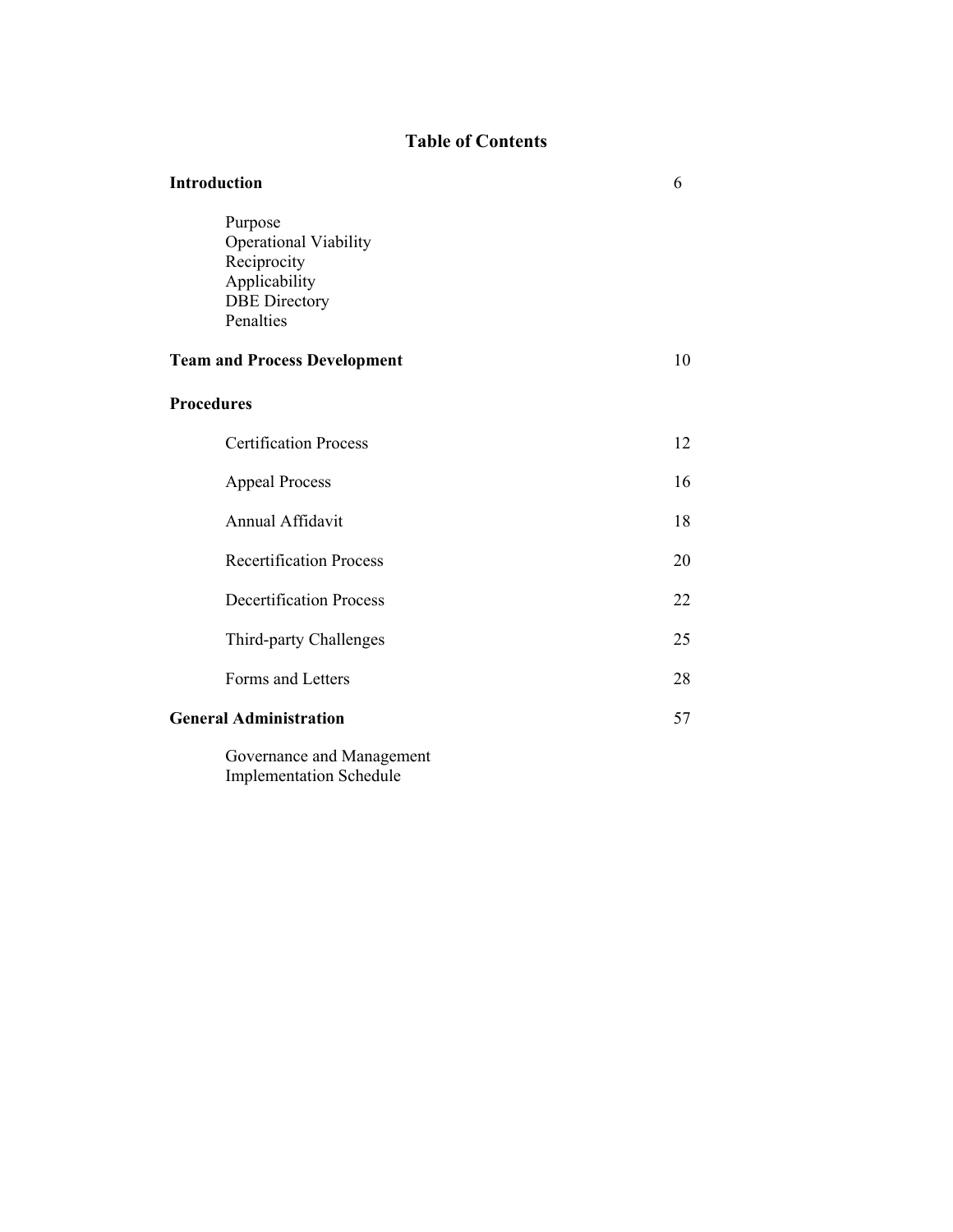#### **Introduction**

#### *Purpose*

The purpose of the Unified Certification Program (or "UCP") is to develop standardized procedures for certification of businesses as Disadvantaged Business Enterprises, also known as "DBEs". The UCP is an agreement required by USDOT standardizing the process for certification of DBEs among those entities within a state that receive USDOT funds either directly or indirectly.

Recipients are those entities that receive funds directly from a USDOT agency – FHWA, FAA, or FTA. All participating recipients are required to be part of this agreement by signature. Although subrecipients (those that receive funds indirectly from a USDOT agency) are not required to sign this UCP agreement, they are legally bound to follow UCP certification actions.

This UCP shall follow all certification procedures and standards as required by 49 CFR, Part 23 and 26 and shall cooperate fully with oversight, review and monitoring activities of USDOT and its operating administrations. The UCP shall implement all USDOT directives and guidance concerning certification matters.

#### *Operational Viability*

The North Carolina Department of Transportation (NCDOT) shall commit the appropriate resources and expertise to ensure the requirements of this agreement are implemented timely. Upon receipt of final approval of this UCP by USDOT, start-up and maintenance budgets will be developed. The NCDOT shall bear the expense associated with program start-up, and a cost-sharing formula will be developed to determine each recipient's contribution to the maintenance of the program.

The NCDOT and other recipients understand that the cost of maintaining the program must be shared among the users. So that the cost share is equitable, fair and supported by actual data (rather than estimates), the NCDOT has opted to assume all operational costs for the first year; During the first year, operational data will be gathered, stratified, and evaluated to determine the actual cost of operation.

After the actual cost of operation is determined, stakeholders will reconvene to evaluate possible cost sharing options, and select the option that is most reasonable and feasible to implement. In the event the stakeholders are unable to reach consensus on an alternative, the USDOT will be asked to intervene by providing mediation services.

#### *Reciprocity*

This UCP complies with the certification and non-discrimination requirements of 49 CFR, Part 23 and 26. Recipients may use only UCP's that comply with the certification and non-discrimination requirements of 49 CFR, Part 23 and 26.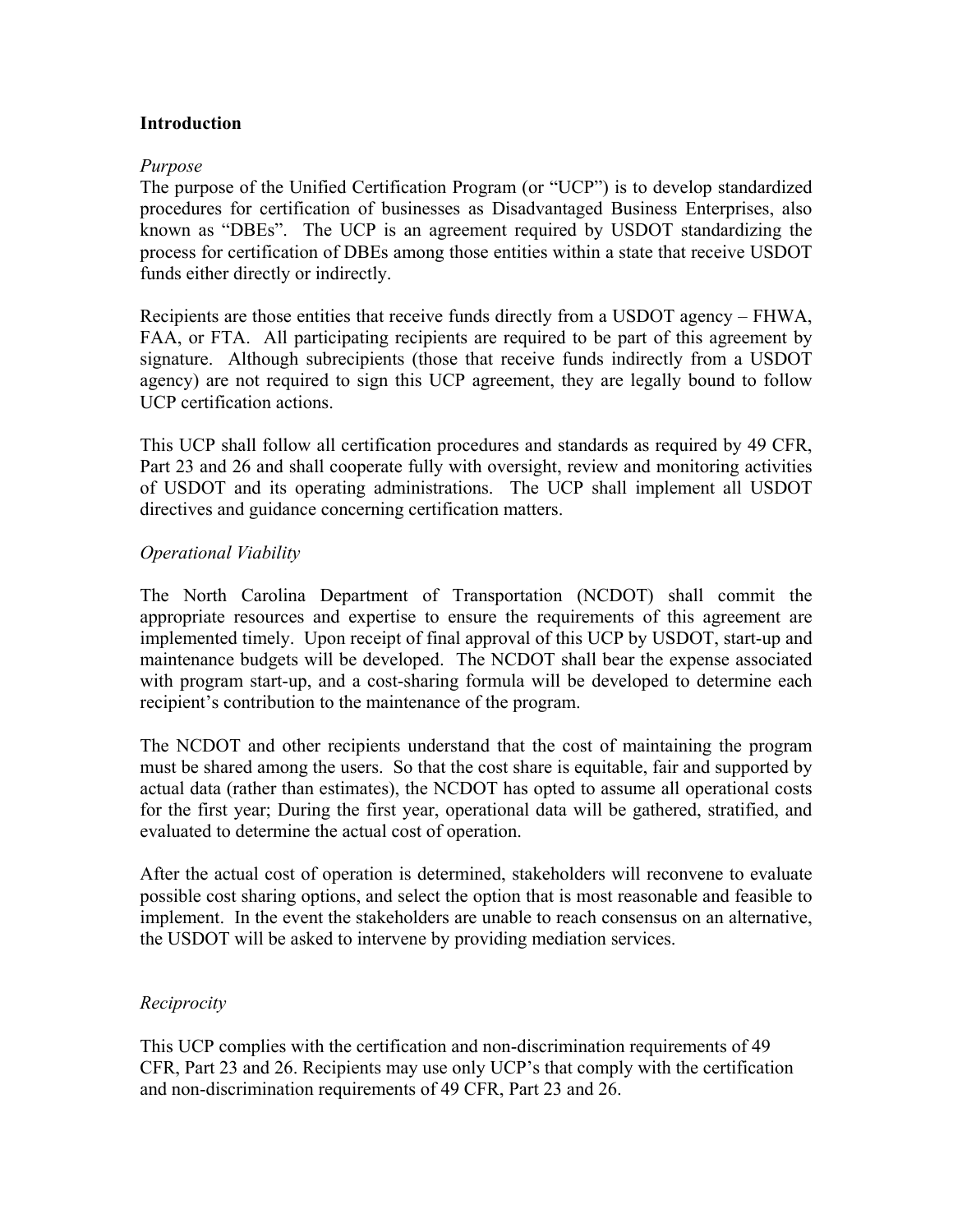This UCP will not process an application for certification from a firm having its principal place of business outside the state if the firm is not certified by the UCP in the state where it maintains its principal place of business. Upon verification of information and documents, out-of-state certifications may be accepted. NCDOT and its certifying agencies reserve the option to require additional documentation to meet North Carolina's certification requirements.

## *Applicability*

Participation in the UCP would apply to any entity that receives FHWA, FAA, or FTA funds. Other than NCDOT, other entities primarily affected would be airport authorities and municipalities with local transit systems.

This UCP shall make all certification decisions on behalf of all USDOT recipients in North Carolina with respect to participation in the DOT DBE program.

- 1. Certification decisions by the UCP shall be binding on all DOT recipients within the state of North Carolina.
- 2. All recipients in this state will honor "one-stop" shopping to applicants for certification, such that an applicant is required to apply only once for a DBE certification.

Under North Carolina's UCP, all certifications will be conducted by the North Carolina Department of Transportation, with the exception of airport concessions, whose certifications will be completed by the airport itself which will be managed as follows:

- NCDOT will be the sole certifier for all rental car service vendors for all airports.
- Charlotte-Douglas International Airport and Raleigh-Durham International Airport will certify food & beverage, news, advertisement, and gift shop vendors located within their respective airports.
- Except as specified above, NCDOT will certify all concessionaires in all other airports.
- NCDOT will maintain all ACDBE certifications, which includes providing notification to Charlotte-Douglas International Airport and Raleigh-Durham International Airport to conduct the third-year recertification review for the concessions in their airports.

With regard to certifications, participants have agreed to the following stipulations:

1. The NCDOT will independently perform the certification of DBE firms as described in specific sections of 49 CFR Part 23 and 26 on behalf of the recipient. Charlotte-Douglas International Airport and Raleigh-Durham International Airport will conduct the concession certifications for the concession vendors within their respective airports.